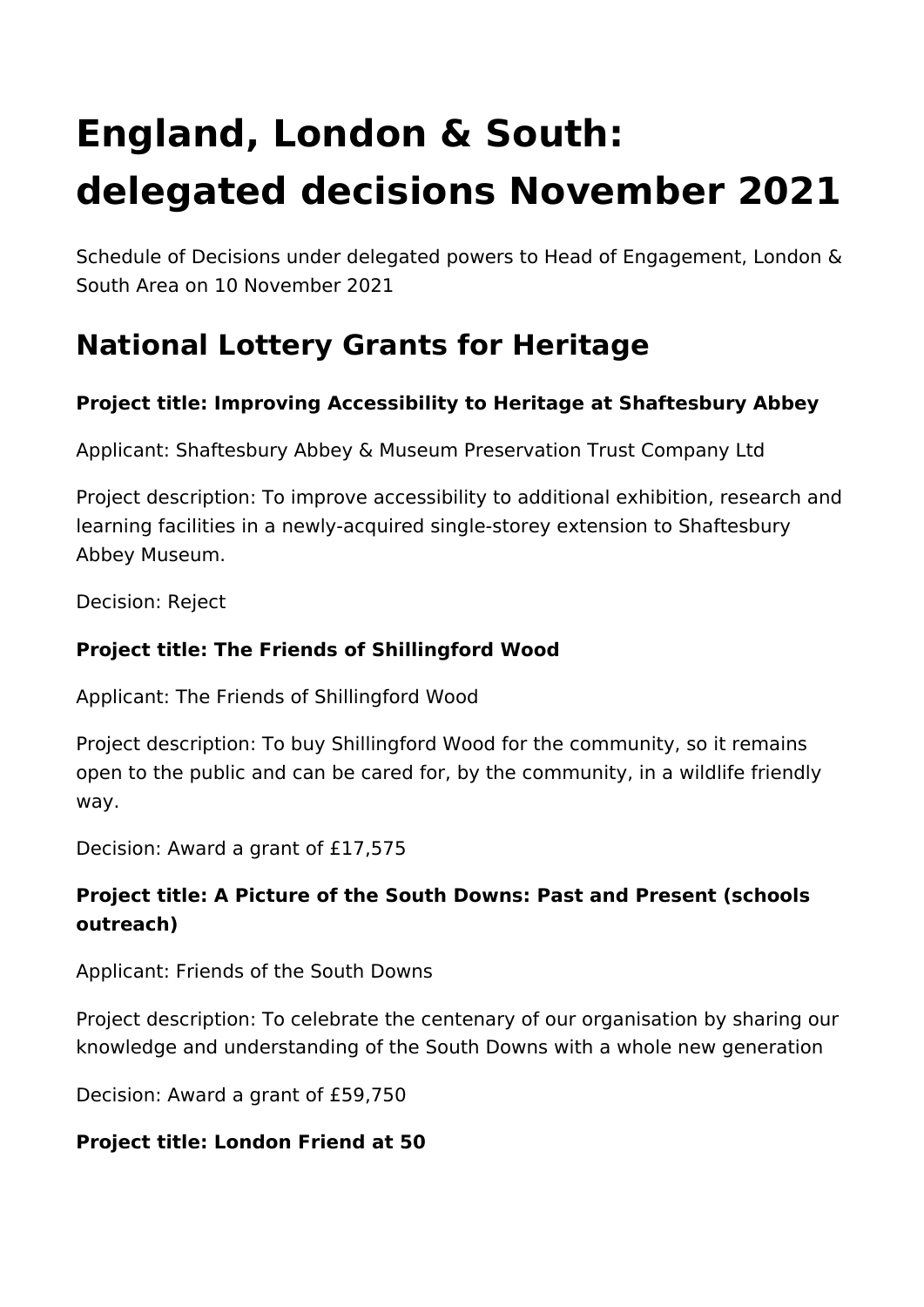Applicant: Friend Counselling London Limited

Project description: To celebrate the 50th anniversary of London Friend, exploring their LGBT heritage through an online exhibition and timeline, oral history collection and wellbeing events/activities.

Decision: Award a grant of £43,300

# **Project title: I saw a God dance**

Applicant: Apsara Arts

Project description: To raise awareness of Ram Gopal's significant contribution of Indian classical dances in UK. Learn more about the knowledge/practice of dances and the intangible heritage that has been passed down. Understand its heritage significance for the dancers and their communities.

Decision: Award a grant of £95,929

# **Project title: Nightlight Lullabies, Crawley V2**

Applicant: Murmuration Arts Production

Project description: Working with new parents from diverse communities who are affected by isolation. Record and share the heritage of lullabies and bedtime ritual.

Decision: Award a grant of £56,556

# **Project title: '21 and Counting' - A celebration of Community Action & Heritage on the Pepys Estate**

Applicant: 2000 Community Action Centre (2CAC)

Project description: To celebrate 2CAC within the context of Deptford's maritime history and the diversity of the estate's population.

Decision: Award a grant of £10,000

# **Project Title: Past Present Exchange (PPE)**

Applicant: Sidney Walter Centre Management Committee

Project Description: To bind old and new residents with their heritage and their community. Facilitating 'The Sid' as a hub for these activities.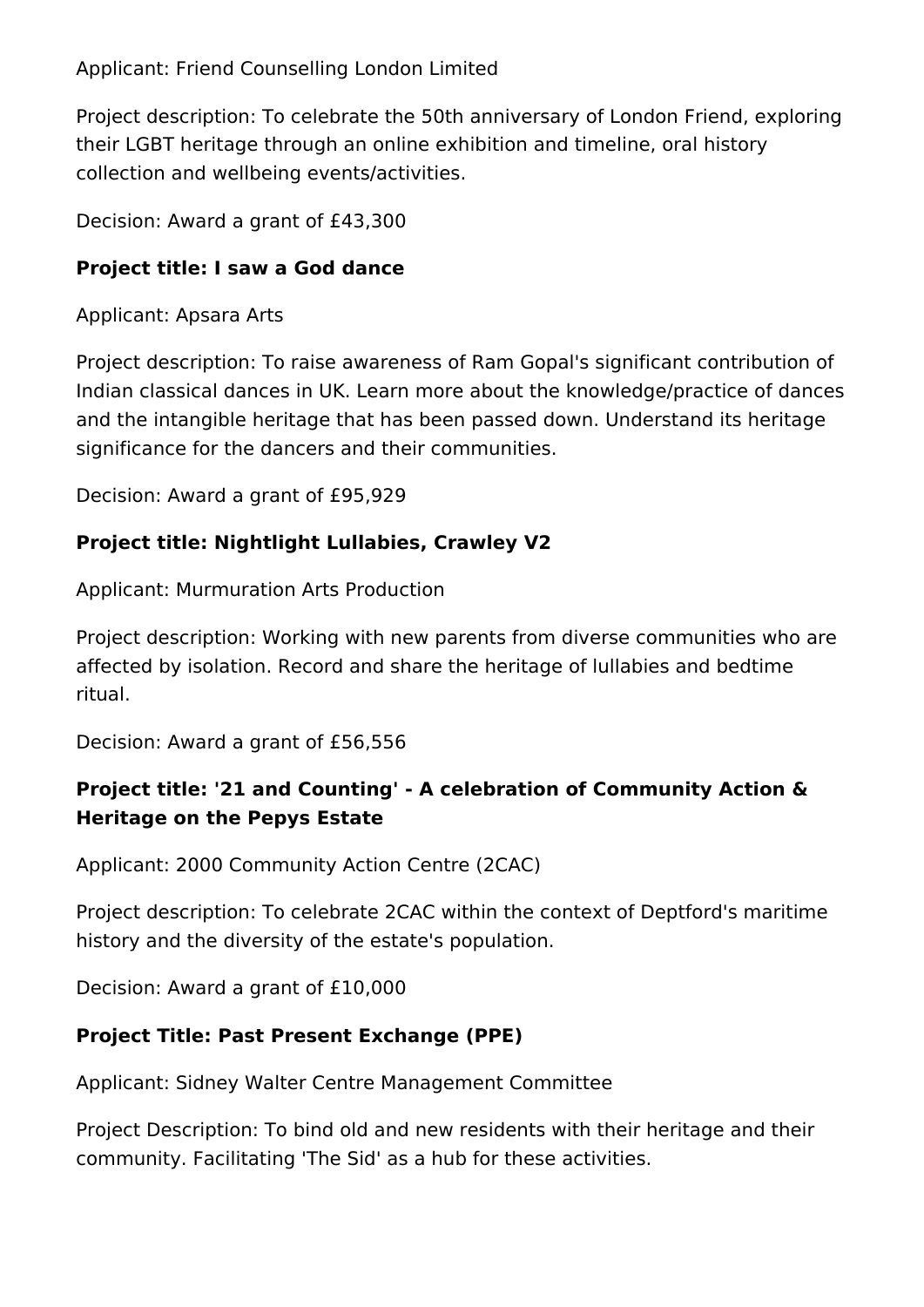Decision: Award the a grant of £9,700

#### **Project Title: Willen Hospice - Caring for MK since 1981**

Applicant: Willen Hospice

Project Description: To document the history of the hospice through a collection of 10 oral histories and the creation of a documentary. Oral histories will be collected from employees and members of the community.

Decision: Award a grant of £10,000

#### **Project title: The Winston Machine 2022**

Applicant: Kandinsky Theatre Company

Project description: Engaging young people and various community groups in Camden, London in community heritage workshops, research and exhibition curation. Explore and produce a new narrative interpretation of the impact of the Second World War on the borough, London and UK as a whole.

Decision: Award a grant of £9,830

#### **Project title: The Jenner Project Heritage Trail**

Applicant: Berkeley Community Trust

Project description: To create a digital heritage trail ahead of the bicentenary of Dr Edward Jenner.

Decision: Reject

#### **Project title: Milton Abbot Church Bell Restoration Project**

Applicant: Milton Abbot Church of St Constantine and St Aegidius

Project description: To repair and display the church bells.

Decision: Reject

# **Project title: Restoration of Paving, modification and re-instatement of livestock barriers, replacement of benches, improvement of power and lighting services to the Undercroft of Minchinhampton Market House**

Applicant: Minchinhampton Market House CIO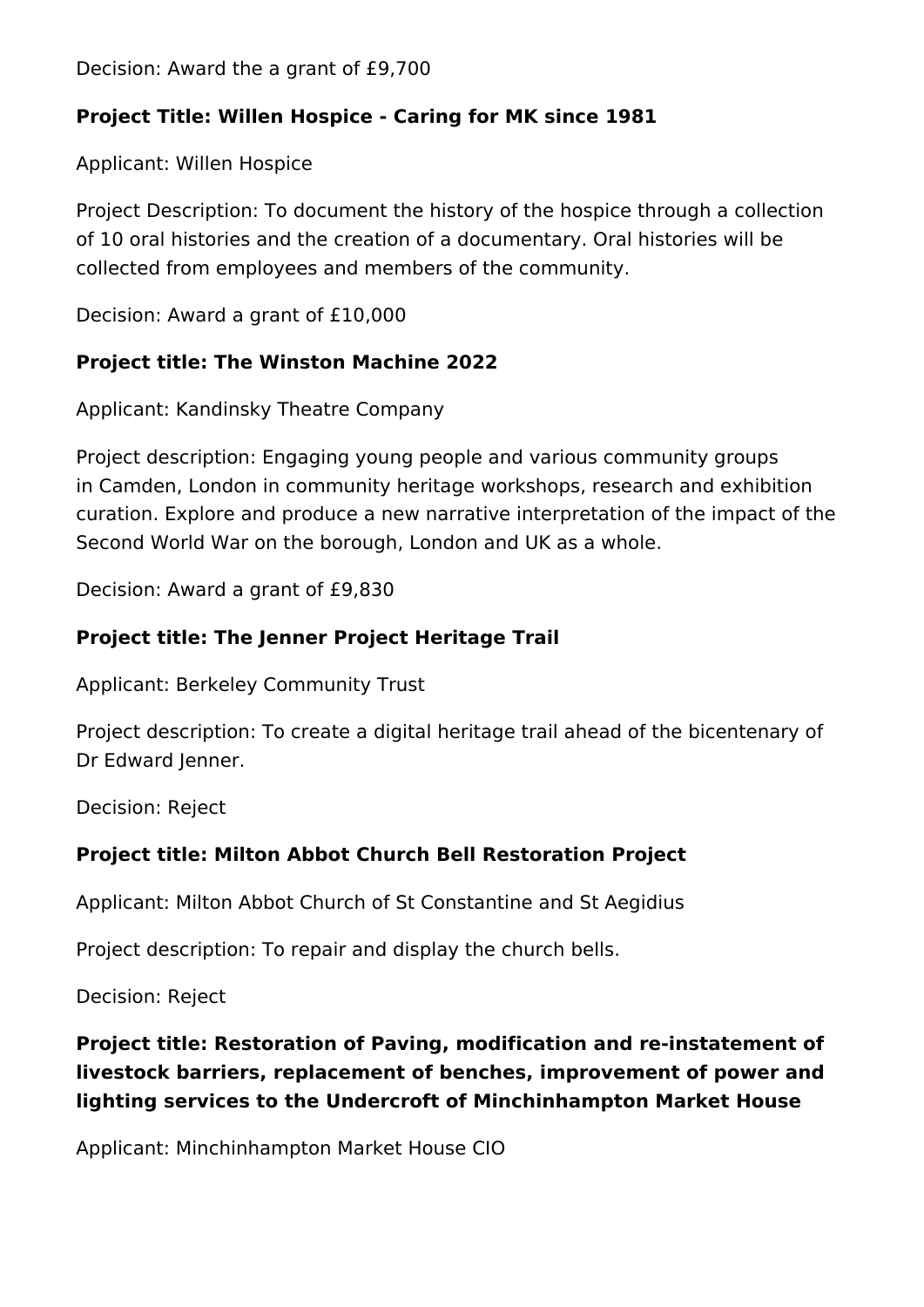Project description: To improve and make more accessible the covered outdoor undercroft space of the Grade II\* market house in Minchinhampton, Gloucestershire to allow expansion of community activities.

Decision: Reject

#### **Project title: Portsmouth Heritage Roots: Popular Dance**

Applicant: Soul Rawkus CIC

Project description: To explore and teach popular contemporary dance styles and Hornpipe dance styles of the past alongside each other, exploring their roots and influences, making it relevant today and preserving cultural heritage.

Decision: Reject

#### **Project title: Building resilience for Tortworth Forest Centre**

Applicant: Tortworth Forest Centre Community Interest Company

Project description: To undertake activities which aim to improve Tortworth Forest Centre's financial and organisation resilience, ending their reliance on external funding and making the organisation self-sustaining. This will happen predominately through increasing use of the site for events, training, workshops and corporate volunteering days.

Decision: Reject

#### **Project title: Digital Heritage Project**

Applicant: Lango Cultural Foundation UK

Project description: To create an online archive for all African books and music, to be available for free to global communities.

Decision: Reject

# **Project Title: "Falklands 40 Lessons" (Rebuilding Resilience after the Pandemic)**

Applicant: Front Line Naval Chaplains

Project Description: To bring to life the Falkland's war and explain its relevance to civilians and service personnel alike. Highlight the experiences of Royal Navy Chaplains in contributing to the resilience and wellbeing of others as "friends and